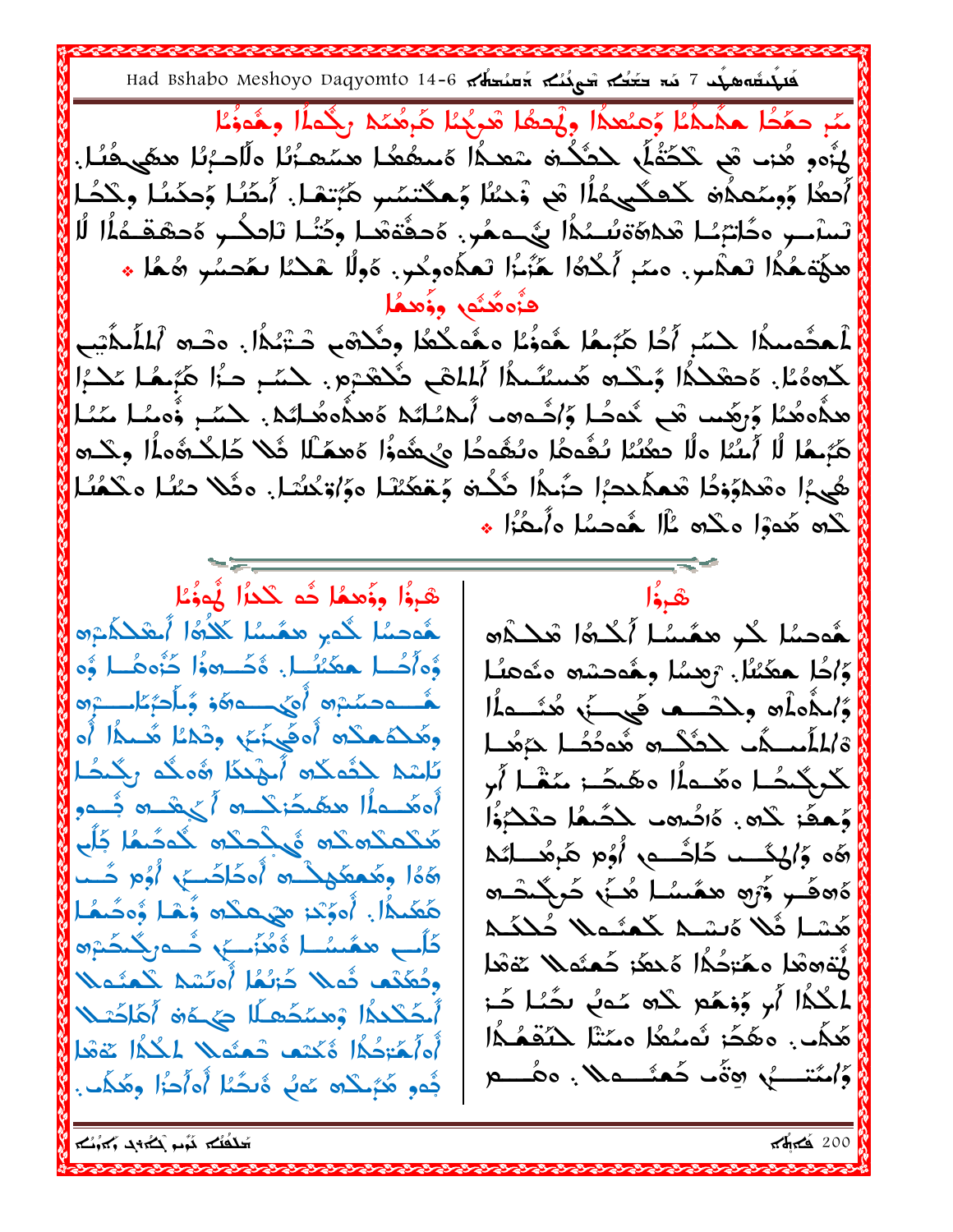Had Bshabo Meshoyo Daqyomto 14-6 ملحظة محنف شدّ 7 مقدم شدّ بالم المحموم بين المحموم بين المحموم الم وْهِكُمُرْكَّدِهِ يُوْمُهُكُمْ أُوْمَئْتُمْ لَّالْتَحْكُلُ حكْمحْـــــمــدُا مْنَــــ مَحـــزُا لَكَمْكُــدُا وثَمَّةَ مِثَّا هُدَهُ أَمْسَكُمْ وَهُمَّةً أَمَّةً تَفَعَّى مِلْهُوَٰا مَوْمَعُـزًا هِدًا حَكْمَ حَلَّكُـل هَتُم حَمْوَصُل هُوهُدوُل صَحْرَ هُدَكُمُل ەَحثَلاھَى ٱلْلَاھُنَٰٓھُا ەَامَّتھُٱا مِمَّـمَّت كَفْعًا. فْلُعِذًا فْذُوعْكُمْ مُسْتَمْكُلُّهُ شُم حكْبُ اهْبِصْــْهِ . هِنْـمِـلا وْتَعْلَمْكُمْنُب حُكْظُلُ أَسَلَّكُدُّهِ أَعْرَى أَعْطِيُكُمْ خُودًا خُودَهِ هُوتْمِينْ. وهُداً وقْدْلُوْهِ أَبْرِ مَنْكُمُا وَّعَلِيْكُمْسِيْرَهِ فِي مَشْبِيهِ لِلْا وَقُفَعَظُمْ بَنِّ أَنْ حلَّهُنَّهُ . حُقْدًا لِهَنْعْدا وقَعِنَّهُمْ . َهُوَوُّنُبُرُ» . أُوهُداُل وِثُعُبُرُها ۚ فِزُووُكُنَّكَ أُوهِ:اُ الصَّيِّتَااُ الْمَوْهَمَـٰهِ حَكْمُـا. حَذَوْهُ95\$ . أَهْنُتُمُّا وَدْلالْا هِدَّتْزَا وَدُلْ هُــتمْا ومُـعُبِ هَكْنُوهَـحْتَــوُهِ وَب هْكِمُمَّبٍ. أُوهِيُّذُا حَ الْكَشَرُهِ وِكُعْسِيَّ هُدهُبِ هِمُدهلُبٍ. وهُنُه همُسُل هُه حُمحُكَهُا أَهُتِمْا وحُكَمِعُب أَه لَاعْ كَلِمْ أَه وهْھكُانَا هُي أُحُقُّي هُزِهُنَا. 13مُكَرِّهـ دُهِمَهِ نُو دُهُمُهُ عَبْ وَوَمُنُهُ هُمُسُل هَى بِحُثْلِ كُنُوهِ أُهزَى هِوَهِ. هُنَّ وِدُدُالِكُلُّهِ كَــــ ۞ أَجَلَّحُتَنِ ۖ أَهَمُّتَـــا ﴾. أَه |وَهكَـَـــا لَّاعِقْزُاتــــــــلا هَـقــــزَمَ لَّاوُم مَدَّارُهَا مُسَّتْلِ أَيْلَاهِ أَمْسَمَا. وَيُنَا كَمْتَكَبّْرُهُ مِنْ الْمَرْجَعِ لِمُعْتَبِ الْمَعْلَمَ الْمُسْتَبَدَّلَ وْمِعُووْرُكْسُو لْأَمِعْزُنْسَلا أُومُعِظْمِكْسِ هكَــز حكْـلْهُــا هؤههــزُا لَّا كَنْعْهَنْنْـا لْلؤم أَدلَلاَ تَصَبُّرُهِ . أُدْشَيْءَ لِمُعَوْلِ مَسْبِيلًا ولَّاوْكْسُا مَكْسَّلَا مَكْمُتِمْلِ. مَكْتَفَّا ٱوْكُلُّهُ خُوكُلُكُمُ أُووُوهُـزُا لَّاحْقَدُنْنَا أَو كَتْݣُمْلْ هُنْبِ وِنُقْمًى حَمُّدْ;ْ وَبَخْتَمْجُ لًا أَوْخُسًا أَو لَاهَي أُولَاهُتِمَّا. أَو خَتَقَا أَيْنَ مَعْدًا. دَ أَحْتَس حَعَلَاتِ أَبِع تَبْتَغْلِ هَنْبٍ وتَقْبِقُب رَقِيَهِما عَكْنَال هَدُ أ هَ مَعْهُدَ: مَنْنُهُ ما لَّا هُنُدَاْهِ الْ وْهِبُوْهِنَبْ وَفَيْ بَرْهِ أُوهِنُهِ أَلِّي أَسْكِمَا ةَاهَٰذِ كَنْغْدَا وَكَنْعُسْمَدْ قُوَّ وْأَرْكِكْت وْسِلَكُمْ أَهْلَاتْا حَدْدُ هَدْوَا دُهْدُهِ وَ عَتْلَ ةَلَّا هُمَاً ا ةَمْزِيْدُو كَتَقَلْ وَحْمَقُوبُهِ حُدَّبُ أَبِدَّى ۞ وُهجَّى: وَهُ ا حَزْهِهَا هُوَدًا. هُـع كُــه حَقَّوصُــا ولًا مــرًا اةفقصة أهفه ملك مكرًا وعسةوةا حكَهَبْسًا هَٰذِسْـاً. هُسْـم حَمْهَدِسُــا ةُلُّا محُلّا. ٱكْتَبِ هَكَتْبِ كَمَكْتَسَّـهِ فِ. مِتْرَكُلُو مِنُوْا أُنُّه مِكْفَرُّهِ كَمَكْتِسُبْرُهِ. ەْ﴾ لَا هُمتُلُب لَمْتِب سَلُيْب وُوحِدْه ة/هكَاوْوْب كَسْلًا تُسْمَعُوهِ ﴾ هُشِب هُمْدُه كَلّْكُسْ هَنُعْدًا وَهِ ﴾ أو وُوْسًى ﴿ هَٰزَعُمْ وَْسَلَّمْ هُ مَعْرَضِمًا مَعُكُمْ مُبْشًا هُزِيَمٍ ذُهُنَّهُا أُوقِيَّيْنَا أُوهُكُومٍ أَيْتَصَلَّا كَرِ وَهُمْكُلٌّ هُمْهُدَ ُّلْ. هِ ثَمْ مَثْلُ لَ صَدْهُ الْ وأَلَّا دُهُّــدووُّا هَيْ اللَّهُ هُـدفوُّن مَا أَنْ أَنْ |مَحِدّأَا حَبِ ذُواًا. وْاهْتْنِبِ كَمِكْتِسْهِا دُهدَهُ: ﴿ وَ دُمَسُلَ أَحِسٌـدَاْ ۚ دَٰا خُـهِ وَا

تحلُّمُتامَ مَرْءَ وَكُمُ مِنْ الْمَسْلَمَةِ مِنْ الْمَسْلَمَةِ مِنْ الْمَسْلَمَةِ مِنْ الْمَسْلَمَة

 $\pi$ *dig*  $\leq$  201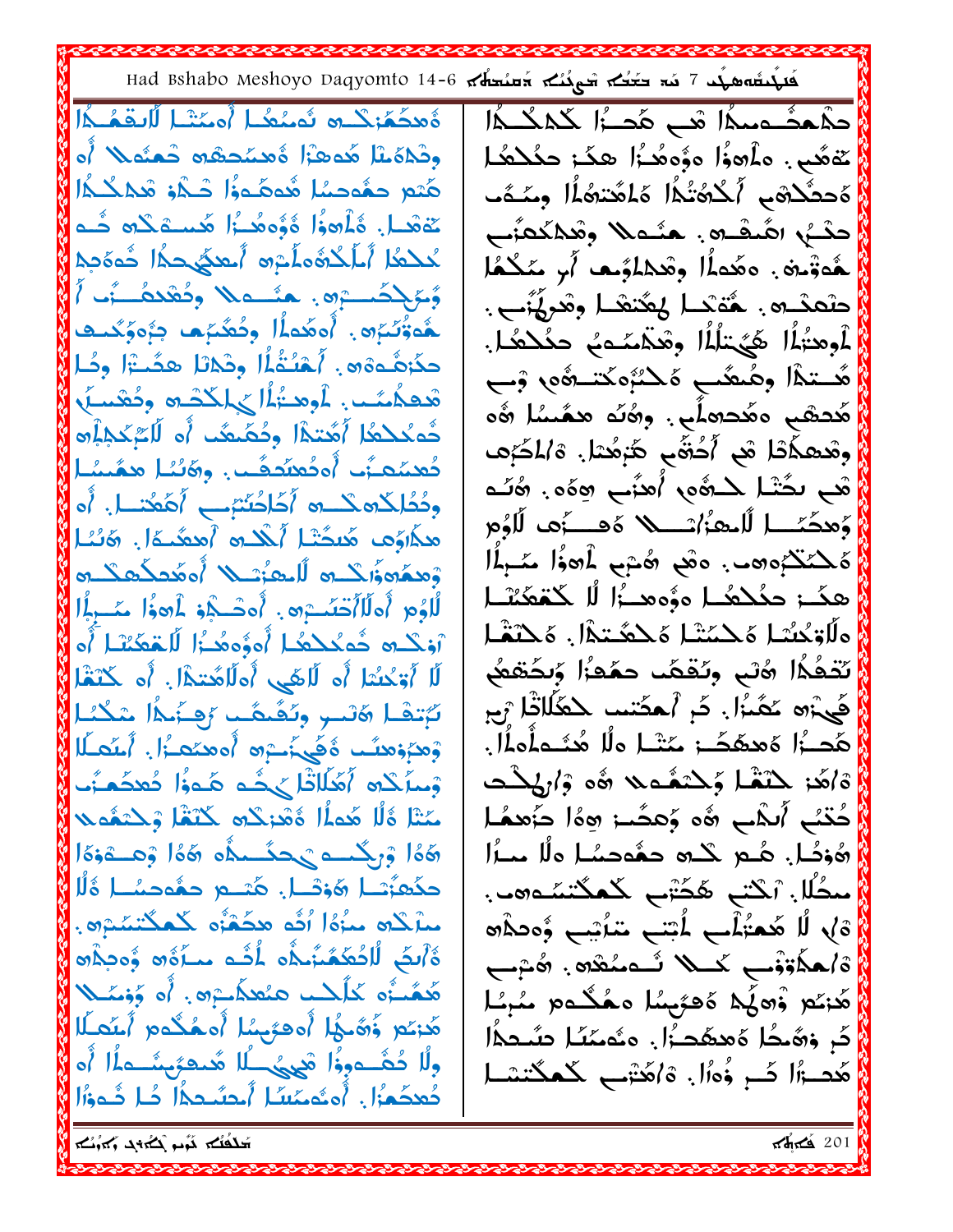Had Bshabo Meshoyo Daqyomto 14-6 ملحلته بمنشجة بتفقيح من 7 مله الشهيفة

أَمَعَلَلَ وَحُلَّ هُمَدِّهِهَا. هَذَّه لَكُمَكَّتِسْل وَهَلَاتْهَا وَسَأَكُبَ أَهُمَا حَدَّدَهُ أَمْسَاءُا وَوَمَحْدَدُوْيَهُمْ وَاللَّهُ وَاللَّهُ وَمَثْقَوْمِ مَنْهَا أُهكَكَم لَكُهُوَٰٓا وُهِ لِكُمُّلاً. أُهكَعْكُمْ هَعِدُو أَوْوَى دَهِرَ مِنْمَاً أَو كَعِسْرَةِ كَنْتُمْ شَوْمَيْهُ رَوْمَائِيْكُمْ وَمُنْدَوْلَ. أُو معمَّى مَدْدُونَ أَو رَوْوَ دُو مَعْ مَعْ مَلَامًا وَاوْتُ كُمعُدًا. أُورُّوكُمْ أَحدُّا كُلْعَظُماْ أُو مكْتْعَا. أُومُدْعِكْلَا حَكَمُه وُوعَدْوَا أَو لْلْكَتْ: أَلْلْ هُوكْلُوكْلُو وَاوْتُمْلْ كُوهُـةُا أُوزُكُمُ وَحَكْتُسْمَا وَحُكَّرَ وْهِدْهُمْكَنِي أُهشَدْكُمْ شُهُطُدُهُ ۚ وَإِذًا ذَٰكُمْ يَ لِكُت للقعثم ضُمَوْمٍ وُسِعْعِدُا وُمِكْرَهِ كَلُّه قَزِهَا وِيُكُفُّ أَهْ إِذًا وُحِبُّعَكُا ۚ. أَه مْلِلِّعْلِ هَبْمِ مِعْسَلِ أُهِ أَنْهُمْ أَوْ مَكْتَفَسْهِ دأهمينًا وأَمَلَكَ الله مَنَّعة اللَّهِ وَأَمَامَ الْمَسْمَدَةَ وْمِحُمَّ بِ أَحْمَنْنَا مُدْوَى كُنْدُمَّ ا كَمْحَمَّتْهُمْ أَبَّحْتَهُمْ وَأَهْلَاتْنَا هُسْمَحْكُمُو كَتَمَّا. أَه أَتَمَّا محمَّدُ الكلاحَدَ الله أه أَلَم لَحْدَدَا لَحَدَثَهُمْ الْمَحْمَدِينَ الْمَسْتَدَمَدُ أُه كالملكَّاه أَحَدُرُا وقتلته مؤمِّمَكَّلَه . هأمئسا أوهكرهسال كتعثعكمسؤوير حكْـمَـْمَا لَلاُهُا. أُهجُمْهُا وهْمْـُا فَـْبَلاً أُهدُداهُنُا وُمِمَيَّبٍ جُمهُدكُهُ لِكِعَا هُده نَفْرُه أَ أَتَسُمُ مِنْ أُه كَعَدَ الْمَحْتَسَدَ الْمَحْتَسَدَ هَّتِسْمَا گُەمُدۇنُوم ھُئِمَان أَو كُت هوَّجِسُماْ! أَعلَماْ! وتَعطِّل: حَزَّجُنَا أُوتَحَاوُا وٌىعىُعكَمْ وُمِ هَٰكَـدُا عَهَّىلًا وِهُـعَىِّبِكَــهِ أَحْمَدُنْكُمْ لَا دَمَّكُمْ لَيْ الْمُحَمَّدُ وَحَمَّدُ لَهُ أَوْ

ومَكْلَاثْسَا مِيزَمَنِّسِ لَأْهُبِ رَئِسِ هَمْسَرْوِهِ وفُنُوهَمٍ. وهَكُنو كُمْ وِهُمْ كُلُّهُ هُنَّى هَكَهُووُا يَجْكُنُا هُكْتُ. هَعْقَتَ هَعْدُمٍ هَوْهُل حَسَّرُهِ أَا أَحْسَرُا كَــْـعْ أَشْمَعُهُ آرِبٍ هَجْرَه وِهَدَّا. وهُرْهْدِه حكْمعُا حْهُدًا. ەَىيْ: حْدە يْحْمَا وأَبِّصُنُوا وذُكْراً هَوْاً. وَأَوْسِعِبْ حَجَمَةُوا ولًا حَلا هَرِهُمُا وتَذَهلا هُدًا وزُحمًا وِلَمَحْتَتَهِ! تَعَجَّذُوْ هَرِهُـائَمْ. إِوَّْالَ وَّكُـلَ أَوْلَىكُ لِلْمُعِنُومِ حَدْبُنًا وَسِعْعُمِدًا رُهُهِ سُسِرِهِ صَدْرِهِ أَمْلُوْا وِتُلِكْسُ وَإِذًا أَوَّعِنُعَكَالَ وَهُمْ لَمُعُو عُمَّ كَلَّهُ مَعْسُلًا ەنۇْھۋا وھُىغَى دېمىلىدا. ملَّىلغَنـْبَا أَسْتَمْعَا وَهُمَنَّى لَلْمَعْظَمَةُ مِعْكُنْتُ أَأُوسِنُوهَ كَعِدَا الْكَلِكِعَّتِهِ وَكُسَرًا وَلَدَتْنَا كَرِهُـوهُ ۖ كَنْغْلِ. وتَغْلِ هُكُــٰزِبِ وَةُب كْمْكْتِسْلْ. مأْحْمَّتْرَا عْحَكُمْ حْخَفْعْدَا حَسَّرُه). دَكَلا هُوْا گَـبِدًا وقْتَـهُم لْمُعْلَمَ. هزَّمْنَا وَهَدَيْدَا كَعَنْعَدَّمِ فَسَلِّكُمْ لَلْكُسْوَلَ: وَحِفْسُلَا هِجُسْسَار وجَرِيْبِ تُزِلُل جُحِبِ الْمَحْمَدِ مُعَالِمًا لَجِبِ مِنْ ككرمغ وكعر مكتشا هُتِمَا حَفَجُر |مْدْهَدْدُا. هَجِسَةَمِلًا كَبِ أُهدَٰا. جَنِّب ِّهُو كُمْلُوُا وَعِنْعَمْ مُكْمُدًا عَهُمْلًا وَّاهِمِّ ۖ كَمُعَكِّنَا وَلَاقِكِنَّا. حَنِّبٍ ۞ه ﴾ تُمسُعُدٍ وَ/حعَّـ: حـْرُجُّةتَــا. حَنَّــدٍ ۞ه |عُــوهُـــ وَاللَّهُــــة هُدب حَزْمُـــارُوب

بَكْلُهُمْ لَهُوْمَ بَكُمُ لِمَنْ الْمَرْكَبَةِ وَالْمَرْكَبَةِ مِنْ الْمَرْكَبَةِ وَالْمَجْمَعَةِ و

 $\pi$ *dig* 202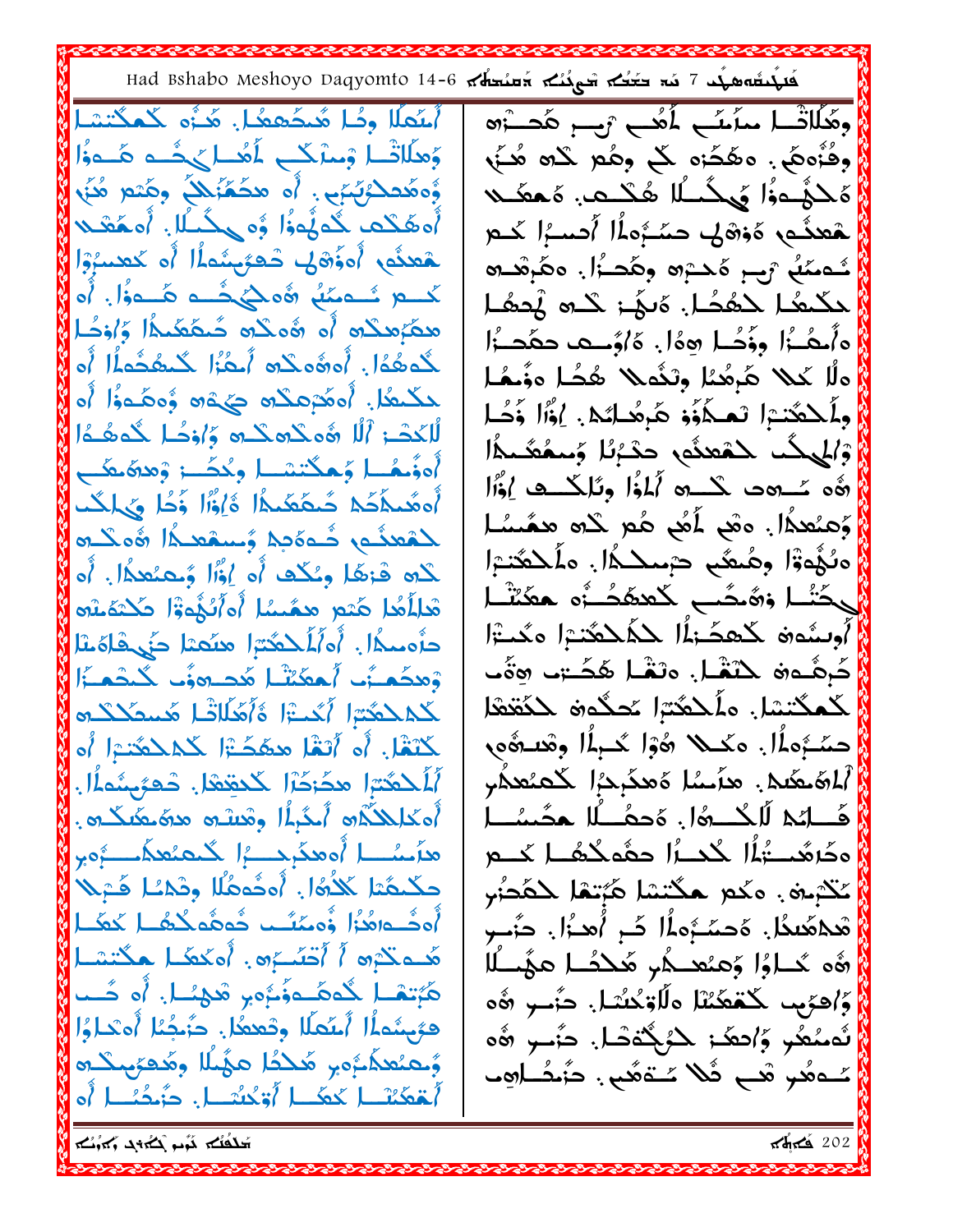Had Bshabo Meshoyo Daqyomto 14-6 ملحظته المستمرين من جمعه المستمركة

تُمسُعَيْهِ وهُسأَنكُم أَرْكِتْهَا. حَنْحُنَا أُهَمَّعَيْدِهِ وَتَعْشَمَكُمْ أَعْقَصًا. حَرْكَمُنَا أَٰىزُشُــمِلِّــرُوءٍ أُومَٰـلِكَــا وَا تِكْــمْــا. أُو هُدَدًا هُ: هُدَيْ هُدَيْ هُ هُدَ اللَّهُ اللَّهُ اللَّهُ وِثْنَيْ خُدِي. مُدْهَكُوْ هُزْئُد لَّالۡ تَنْسَ وُحُدِّرُاْ أَحْدَّمَ; أَمْرُهِ بِهَذَاهَ مِعْسَا كَمَ ٱلْمَرْدَةِ وُەكَاكْسۇەير. ھۇڭزىس كالگىرە ھَتىل وَهُنْا وُعَكَدُهَأُمُومِ. هَوَوُب لِّأَهُدَكُرُو كَمَحْتَكْتُرُهِ وَحَامَتْنَا فُتَدَه أُهْمَدْكَنْنَا لَّادٌ مُعْمَـــا وِرُّە كُـــەر كَعنَعَــُــرُەر . هُدعُهُ 12ْشَرَه عَلَيْكُمْ وَاصْلَحْ وَلَا حُجَّدِيْهَ ٱبْ وَ هَ هُنُماُ! وكُمْنَا مِجَاكُفٍ. مِكْهَنَا مَا ثَنَّقًا وَمُّتَمَّتُومِ. مِنْتَهُو هُوتُونَ فُـذُووَّا ِهَى أَدْفَى أَا أَدَاُوهُــرُّدِهِ أَدْهَـنُنْدَا. أَب مُعْبَنُتُ وبِ هُدِهِ إِذًا لَّاهُدِهِ هُدِهِ هُدِهِ ضَعُلَ. ثَمثُلا مُسْئَل أُمَعَّضْهَا وُمِؤْمِيداً هُزِيَكُمَا هُمِثَلَ لَكُنْهُمْ هُمَكُرْبُلُ 30 كُلُوهِ . هدَّسُا ولْأَنْكَبِهِ هِهَيْفٌ أُوهِيَّزْوِيْكُ، هُدهُوْ أُوتُوهُ وُمُو وهُلهُوْ كَلا حِزْكُمْ وِكْدُهِ . أُهْهَدَّنْدُو أُهْدَدْهُمْ وَهُكُهِ أَكْھَنُوَّهُ. مِكْمَلْلُ وَوَّكْلُو أُوْحَقُمْهُوْ أَسًا وِدُهَّنِي حُداُ مِعَدَّوي أَو هَيُسُا. حَعَيْهِما وَهُتِمَا وُهِ أَمْلُوا وَهُمِيمَا حُهُمِهُا أُورِكِكُما حَكْمًا هُوزًا وِرَهُ/وْكُلُو . هَـزْنَا تكلما وهُوسًا لَلكَلا مُحتَدْرِحُحَيًّا أُوتَكِنَا أُوتُومِعُا أُوضُوكُمْ صِزْجُلًا وقدفؤهذا خُممَعَكُم وُحمَنْعَكُمْ وَمِن أَمْسَلُمْ أُهمْكُمُا أُمُ أَكُنْ شَهكْتُمَاءَا وُهمُكُمُوا. وهُوْا هُسُمُا هُقَّكُمْ وَاقْتَالَا يُحِمَّ

ٱثۡڡَلۡؠ مَکۡـٰۃٗڵ وَقَیَّـٰھَا. ہػـٰکـٰ۞ٰٮ مُـٰۂٮ أُهْجَبِ كُبِ كُمِحْكُمَا هُزُمُهَا وَهْبِ لِكْمُلُو. كَمِدًّا هِكْلَا لِكَنْكَبِمِنْهِ وِكْبِلًا مْتَمْنِلُر بِيْ بِيْ مَعْسُلِ لَالرُّا وُحْدُهِ أَوَّاصُوبِ وَكَنْسَةَ كَمَلًا هَتَيْهَا قَيْمِيمَا وهَكْشُملُرٍ. هُوْا كَمْكْثِرْسِيْنَ كَمْخُسْأَلَمْ وُكْــــــو حمّتْـــــا فُــــــقدكُمْنَا هَـْدَمِــــــف لمَعْدَمُنُا وَمِكْـمِهِ لَيْهِمَـٰا وُلْحُـبِ. أَسْسِرَهُ كَسِلاً وُقْعِدْهُا لَمَّا هُدَوِّنْدِيكْسَاً. وِرَةَ حَثَّـدَاً لَّا مَّحِرِيَكُنَّـدَدًا . مَكْرَىـــزَة حقتقا وهُبْتَمَـــر. لَهْــد هُــدوهْده فُـذُه; مَنْنَا فَيْ-ہُر هُوهُــرِ همّشَعْنُـاً. كَعُسُرِ الصَّـكُوْ حَكَدْبِـــةَ هَــح كَــمُــا. فَلا هَتسْهُلُّا مَعَّصْهَا وفْعِيْدُا أَحْضَرَ |مْعِنُونَ فِي الْمَعْدَامُ الْمُعَدَّدُ الْمَوْمَعَ وَالْحَدَّوْمِ بِ هَكُسُا وِلَا يُحِبُّرُا هِـبُّوهِ وَكُتِبَ لَكُنْهَ لُّەھۈُر ئېنَّىپ ەنُرِيَّىپ كَىلا ھَتُّەھِكُوُّا . و كْدُف . هُدُم هُسْنُا لَعْلَا هُسْتُلُو. كُبُوءُا هِوَّى كُنْ هَكْتُكْتُوم أَكْب وهُّنِي للْعَعْرِ هُبُعُلٍ. فَهْعْمِدْهُ كَالمُؤُل وْهَسْا فِي افْلَا رِجْعَتْ آفْتُا هُووًّا لَمْعَاهَ لْحَسِنُ . هَٰزَسُـن وُهِــدًا لْمَاؤُسِــع كَـــلا عَلَاهُ مِكْتَدِهُتُمِنَّهُ ۖ وَمَعْدَلَ مَعْمَدَهُمْ ۖ وَلَدْهُمْ وَلَدْهُمْ وَلَدْهُمْ وَلَدْهُمْ ءثَلا تْتِبُ لْدْفُرِبْنُو، حَدْهُا وَٰهنُعَدُمِ مَسُلٍّ هَمكْمُا تَعِيْهَا دُمَّةٍ حَرَمُهَا لِحَقَّدِيكُما. أَ30 اللَّهُ أَسْرًا هُبِ تَتَّمُنْنَا أُ وِهَٰٰٓذَٰلًا ۖ هُـٰٓءَمُّلَ لَمُ كُلُّ وَهُدٍ ۖ هُـُمَٰهَٰلٍ ۖ وَشُلَامُو ۖ وَ

بحثاءته عردتكر سأمذ بكلفكة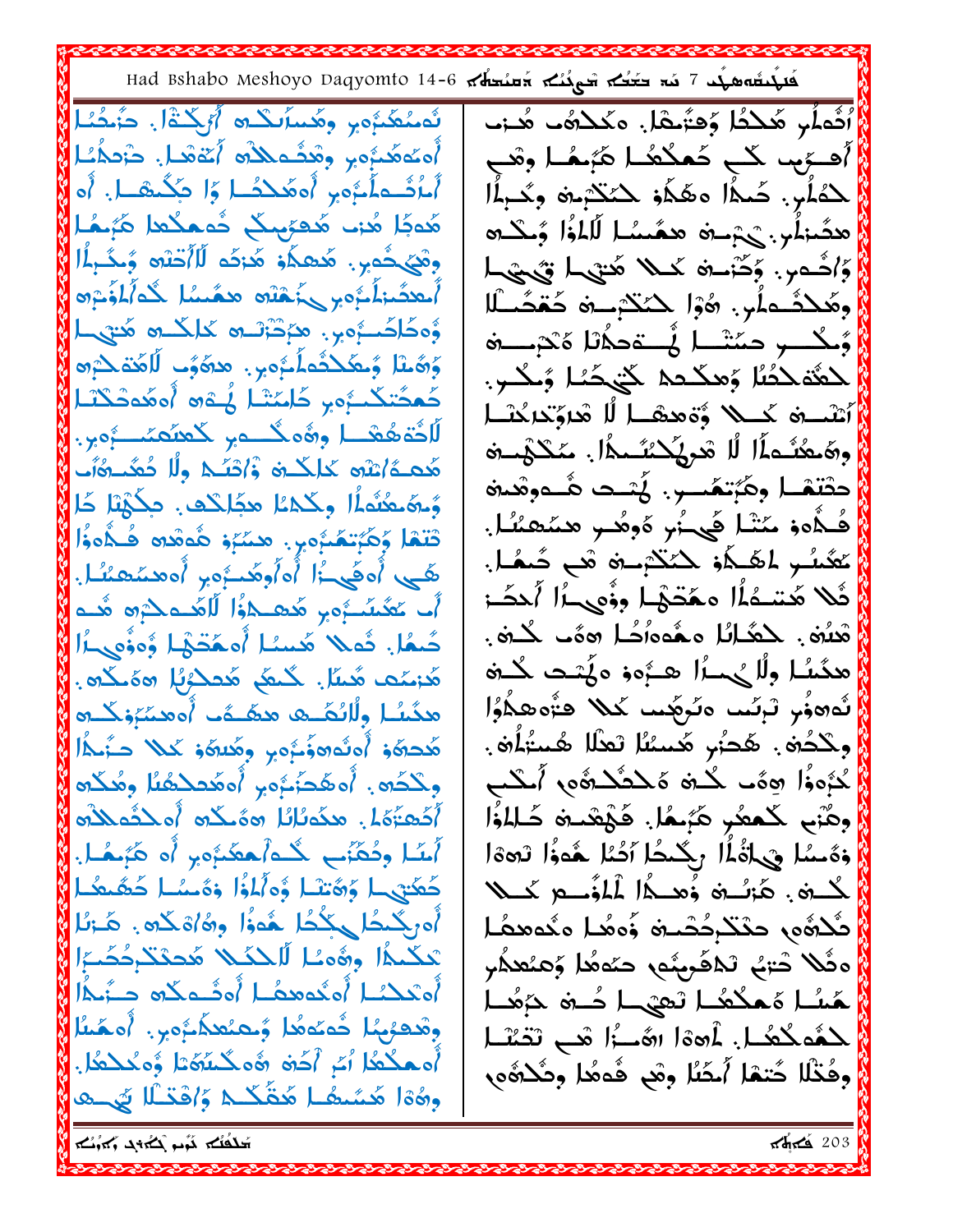Had Bshabo Meshoyo Daqyomto 14-6 ملحلته بمنشجة بتفقيح من 7 مله الشهيفة

لحدُّس ومْكَمْ فَعْدًا وضُمِيْلَاهِ أَأَخْشُدُهُ وقَبْلَهُ هَذَهَبْ الْمَادَوُنَا الْمُسْتَدَمَنَ الْمُسْتَدِينَ الْمُسْتَدِينَ أَكْبُوبِ أُوحُدُوُومَمْبُوبِ أُوهَبُنَهُا وَهُمَا ﴾

فأوقشه وزفأا أَهشُوسِهُا كَتَوَه مُكْرًا لَّا أَحِنُنَا وَّتَوَادُ دُّا كَحِدُّهِكُما. هَ‰ا كَدَّه لِمَسْكَمَ آخشا. ة/لمئٹ كم دْهدُ اهتَهمَا. مِبْتُولًا هِنُوهُتِمَّا وَصُبُمِّاً. كَنَّهُو وَحفَّى—ْتَرَا هُدَّـتَهْلَا هِ هُدَمَّدَكْتَـا هكَــرَ مَتِنْلَا هُ/اَةُلُّا حجَّكُمَّا. هُهكُمْ مَغْل وَاهَبِعُبا وهُبِماْلِ وَهِجُبُوراً لِمَكْتَبِهُمْ تفقعل حكمه وهُم حمُّوصُل هُم هَدُّا ولًا محُلًا خَدْخُدًا عَـٰٓصَٰىٰ: 13⁄2كَــٰ لَّحْمَدُ لَم أَنْ هُــدَهْدُ مِرْدُتُـدَاْ وَمِنْكُمْ قُزُّەهُمْدًا. هَ/حَذُّوْ حَقَّةَفُنُّهِ مِ لْخَيْرِ وَمُؤَادِّرُ مَكْسَنُ وَالْمَنْ وَعَمَدْ وَمَنْ مِنْ مِنْ كُلْتَبِيُّومِ هُوَحَكْهُمُّا وِؤُوهُمَا وَخُوهِهَا هُوهَٰكُة حَنُماً. وِكْلَة كَلِّهُه وَالْمَكَنِّ أَنَّــمٍ نَـــمَوْا هَــمُكَـــب حـــهُنَا تَحــرُنَا ومنَّدهُمُا وَرَكُوا \*

كْتْرَمَةْ الْشَعَبْ حُسْرَ هُوصِبًا وَأُوضِّهَا ەللۇمر كەندەمئىر كېگىل شىغا ھ هَٰدۡلا هُ:ٮ ش أَتَبۡى مَكْتُمُا ۚ. حَفَّ:هُـا هُنُا وَحِشُوحُــا هِهَٰىغُشُــهِ أَا هِهَٰٓنَصَـا لَحْــبِ هَٰٓ;كَـــٰمُر اصَّـُــٰهُ ضَرِهُــا وُٓـكْـــر عَمَّـــزًا. وثنعكادهؤا حنتقتير مثهيئ أمحسكك لْحَاهَدِفُواْسِ. وهُدومُا لَحْمَنُعِداُسٍ مِعْضَيْداًا وَهُءُا كَسَحُلًا وِتَقَعُكُم كَرِ ثَكَى مَُتَّقِمَّتَ ﴾ كُبِ هُوصِمًا ولَمُوصِّدًا ﴾ مْعَلُّعُنَّا همُسُلِ وُحِيُلٍ هَزْسَٰوَٰلٍ هَوَ وَجُمِلًا حَلَّوَيُحَلِّلِ أَسْبَا وتَكْمِدًا حَـدًا هكْتِسْا هَبْتَهَا وُكْتُ: ۞ه تَعْتْدَا كُبْ حَذَّوْهِ دَانُتْ وَلَٰهِ رَ أَوَّا مِكْمٍ وِلَّا مِمَّاءُهِ مِنْ هُمْ هُدِهِ مِنْ مَكْتُمْ أَسْكَبِ وَيُهُمُّ ذَاءَتَهُ هُمِينًا مَاهُ وَمَنْ الْمَرْوَاتِ تْبِ وَمِيدَهُ لِكَرُوكُمْ كُلْدِهُمْ أَنْهُ أَلمَفَكِيءَ حكَّدها. سَبَّ هُـدَوْسً كُــر أَوَّابِهِ أَيَّمَٰنِ أَيْحُوا جَنَّنُوا كَمَّ أَثْمَرُ رجْداً ورُهْزًا هُسُا وهُبْ حَكْثَا حُمْ أَسْلَاصًا حقهكُ ةُاهَ لَكُمْتَيْهِ لَكُمْ لَـمْنُعْلَاهِ. وَذَكَب حَمَّةٌ حِمَّةٌ مَاشَلَهُمْ لِتُمَرِّرٍ رِهِ مُّتَى مَّذَاكِمَةٌ مِنْ الْمَرْدَةِ مِنْ مَاسَعَةٍ مِن حَكَّرْكُنجُّارِ ۚ كَايُّرُّهُ مِنْقُطُلُ ٱلْأَصْلُلُ ثَمِنَ كَتَفْسِ ەڭتُو ەقىمُو. أَمثَنُا وَحكْحًا هَٰعَـُـا ەوَحَـُـا لَــوْا لَكَــرِ. هُحِمْقَــفُلًا وِّتَــنُمُّا لَمُوْنُمُّا لَّقَاءُدَ خُلُونَ ةَلَعَّصُنَكَ خُلْوَ الْمُحَسَّلُا و الأَهُو وَمَكْرُومُو هُرُ**ـهُ**ا \*

تَحْلُقُكُمْ مَوْمَ بِمُكْتَبَةٍ بِمَكْتَبَةٍ مِنْ مَنْ الْمَدَّوْمَ

 $\frac{1}{204}$   $\frac{1}{204}$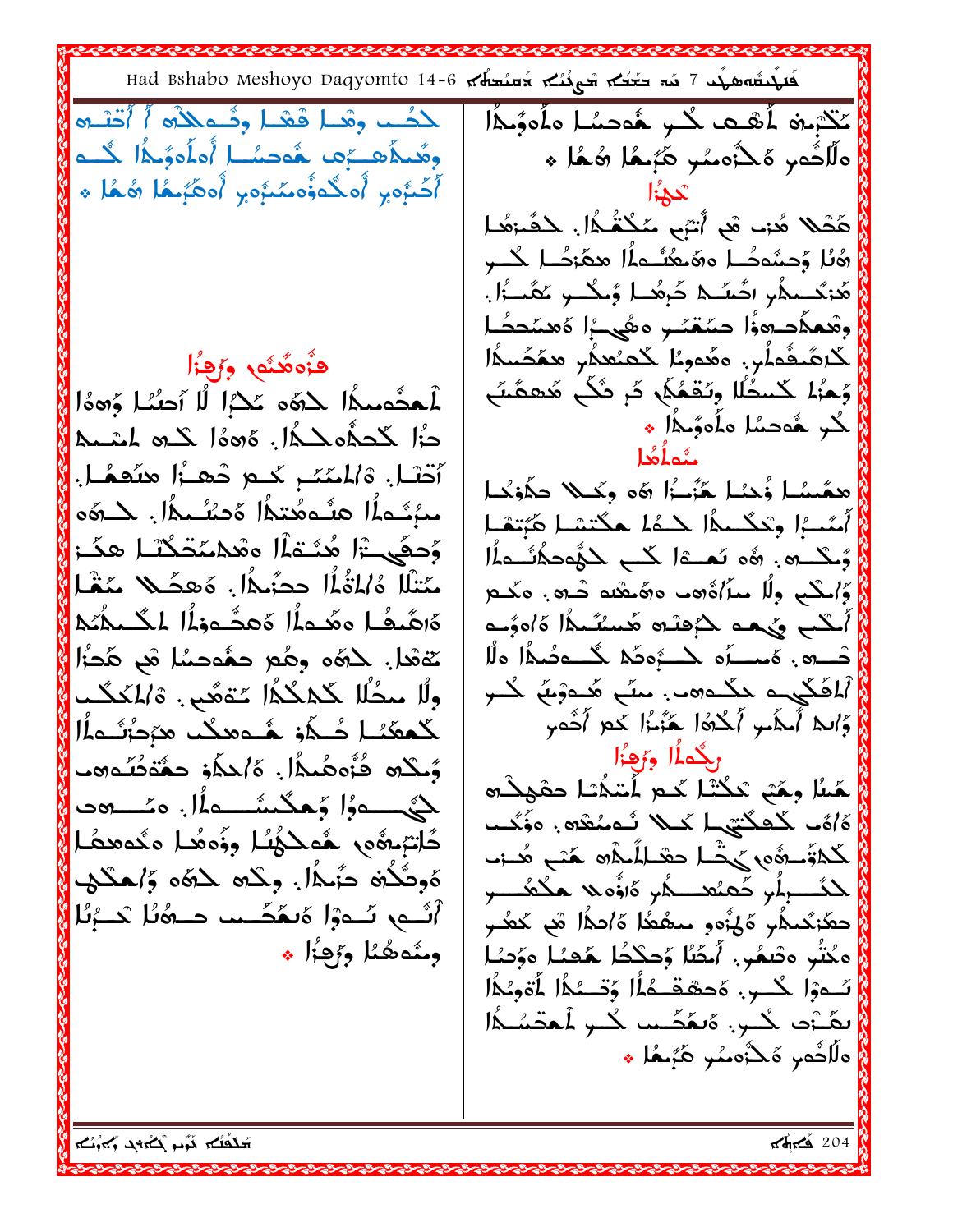Had Bshabo Meshoyo Daqyomto 14-6 ملحلته بمنشجة بتفقيح من 7 مله الشهيفة

هُرِذًا وَرَجْزًا هُم كَحَدًا لَمِمْتَكَ لِمُوصِيًا لَكَسِ وُحِيًا فُلِكَ أَصْفَحُطَ. ھزَىيغُنُّسَا أُەھزَىيغُنُسَا. وُتَسْعَيْسَيُّەبِ وَيُحوَهُما لَكُنْهُكُمْ وُوَتَدَرْهُا مَنْقُصَرُا أَو مُعَمِّدُمٍ مَمَّدْسًا وُسَرَحًا. مَثَّوضهَا وُ وَمَاءَ أَوْ عَنُمْ الْمُكْلَامُ أَوْ هُنْدَكُمْ وَمُسَوَّلُهُمْ أُهمحُتْلَا وكُهمُتْزَا. ومَحْكُب كَمْؤُرِ كُم دَّــماً وَمَتْــا. مسَمَوْكُــوبِرِ لَلْهُدَهَــا هَٰلَائُنْـا أُولَٰٓا ۖ وَٱلۡ وَٱلۡ وَٱلۡ وَٱلۡ وَٱلۡ وَٱلۡ وَٱلۡ وَٱلۡ وَٱلۡ وَٱلۡ وَٱلۡ وَٱلۡ وَٱلۡ وَ وْمِعَكْمُـــد لَّـــأَكْثُوهُ أُخُومٍ وَتَحْتَــل مِنَكَنِمَا مُحَمَّلًا لَكَنْفِيكُمْ وَمِنْ وَلَأَيُّفَ لَّاكُدُّا. لَمَوْجُدًا كَلْتُمْ أَكْدُّا تُنْمُوْا أَدَّبَ وهَٰدهَٰوَنَكُمْ أُوَدَّوُوَ وُمِهِ كَالَكُـ فَ كَعِفْقِــا حُـمْنُكُمْ كَنُنُــملَكُومِ . هُمَدَسُــا تَعْكُنَا ٱلْحُمْمِ ۖ دَوَٰهُۥ ۗ أَحَبَّبَ ۖ وَهُمَكُمْكُنَّهُ لَّاٱتْعَمَٰاٗا شَعْلَلُكُمْتِرْ» . هُمكْهُا ٱكْمِر دَّهَنَا مَلْكُمْ شُوفُهَا لَاصْلَاقِ الْمُعَامَّةِ مِنْ مَٰدِكْهُمْكُمْ مْلَتّْبُلُّهُ وُدَّحُمُّا دَّـت هُدهُنْتُوه مِنَكْنَا أُوذُهُمَا وِمُسَكِّدُهِ أُهْدَكْنَا وُلَحَبَّنَاتِهِ . أُهْتَشَكَ أُهْوَجَدُهِ أَ وْدَئَـــدْ وْهِنْـــەللا دْيَىمْدُوْه أُوْسَــْرُهِ . أُه مُعْمَدَ لَهُ الرُمِ أَحِدُوْلُهُ وَخَضُحاً وَمِنْ اللَّهُ مُعطمُلًا ومُحدَّونِكُم حُمَّا مُتَمَّا هُدَا وُحِمُعِدًا مِنْ أَوْهُدِهِ مِنْ مَحْمَدَ وَالْمُحَمَّدِينَ مدة تمثل حُمنُــهووُّا هُــْمِــلا وقُــالمُـلَّا هَــي وُهِدْهِكْسُ أُوهُدْهِكْسُ أَيْضُمِيْهُومُ أَ وُو هُدلُّسٌ هُدْهَدَدُه أَحدُوْلُسٌ أَدْهَدَدُه كُم سُبُّرُه هُمداُهُما مُعسُداً و أَه هُسْعِكُلُو أُومُكُمُ شُومُكُمْوَ وَهُمُلَا

لِمُوصِبًا لَحْتِ وُجِبًا هُجُلَ وَجَعَيْفِيلٍ. |ەَھنَىمغُىُّا ەَھنَىمغُىُّا. وقَىمغَىر يُحِبَّەر لَكَحَذُهُ وَكَرْحًا أَصُّرُا هَاقَعَدُهِ فِي مىڭتىلا ۇ/ۈكىل. ەقىم مىترا ھەلمىتىل وُهِنُـدِما كُكْنِـدًا هُوؤُهِــدٍ هِكْتِــلًا كُمصُتْرًا. وِتْزَوْى حُمْزُرِ حَصْمٌ مَتْتَا. ممحّبا حهْقها مَلَاكْتَا مَحْيَدَوْا وَاوْكُسًا. وَاهُسُـائَـه هَــ بِمَكْشُــهِ لَّاكُلُّەمْبِر فُعَكِ شَكِ مَكْعَنْعِكُمْ فَّـامُمْ لَاحْــدَّا. لَمْوَجْدَا حُــرِ نُــدِهوَّا هدُّه هُمَّا وَٱلنَّهِمُ وَبِسُو كَبِيْلًا كَفَقْعًا. حفَكهكمُنُـملُر. ۞ووُا هؤُهعنُوُكم كُـرِ تَرْهِيمُكُمْ أَيْجَيْئِكُمْ وَهِجْتَهَا لْأَتَّقِدْ وَالْمَرْسَوْمَا حَعْصَلِلُكُمْ . هُمكْهُما كُصرِ كَعنُما وْلِلِحْسَبِ حَحصَـــ; حَعْجَكَعُبْتُـــمأَا ەفَرْهَــ مْـــ ٱتــَرَــ مُــعُــا مَٰعنُــەتدە . هذَكْمُا وَالْمَوْمَ وَالْمَوْمَ وَالْمَعْرِهَا وَالْمَكْمَاءِ. كاستسمي استوقاه لمستر فاستناة حَكِيجُ - أَنْ أَمْ قَاءَ مِنْ أَوْمِ رَجِعُكُ - أَ وَفَّدْءَاهِ . فُنُوهُا وَ/وِيَب شَــدِ هُـتَدَاْ كَحِبُّوا وَعِنْعِيكُمْ وَ وَاصِّحُبِ كَكّْتُتْ إِ هِهَتَعِبْلَ حِنَّهُوذًا هَٰلِمًا وِهَٰ;َوَوْهِ وَ مَنْهُا ەھَسسُّل وَٱسْت هُــْمَةً فَي حَقَـٰدَاْنَ وَتَسْبِعْ هَشَيْوَلَمْ هُهِشُودْلُو وَسَيْرَاءُ لَكُمُتْمَلِّ تَشْمَمْتُلُهُ } } كُمْ وَتَقْتُمْهُمْ حفُكْت مِنْ سَمَعْتَ وَالْمُتَعْبَّدِهِ

لَّكُمُ الْمُوَامِ لِكُمُ بَاسَ الْمَرْكَبَةِ مِنْ الْمَدَّوْسَةَ

 $\pi$ *dir*é 205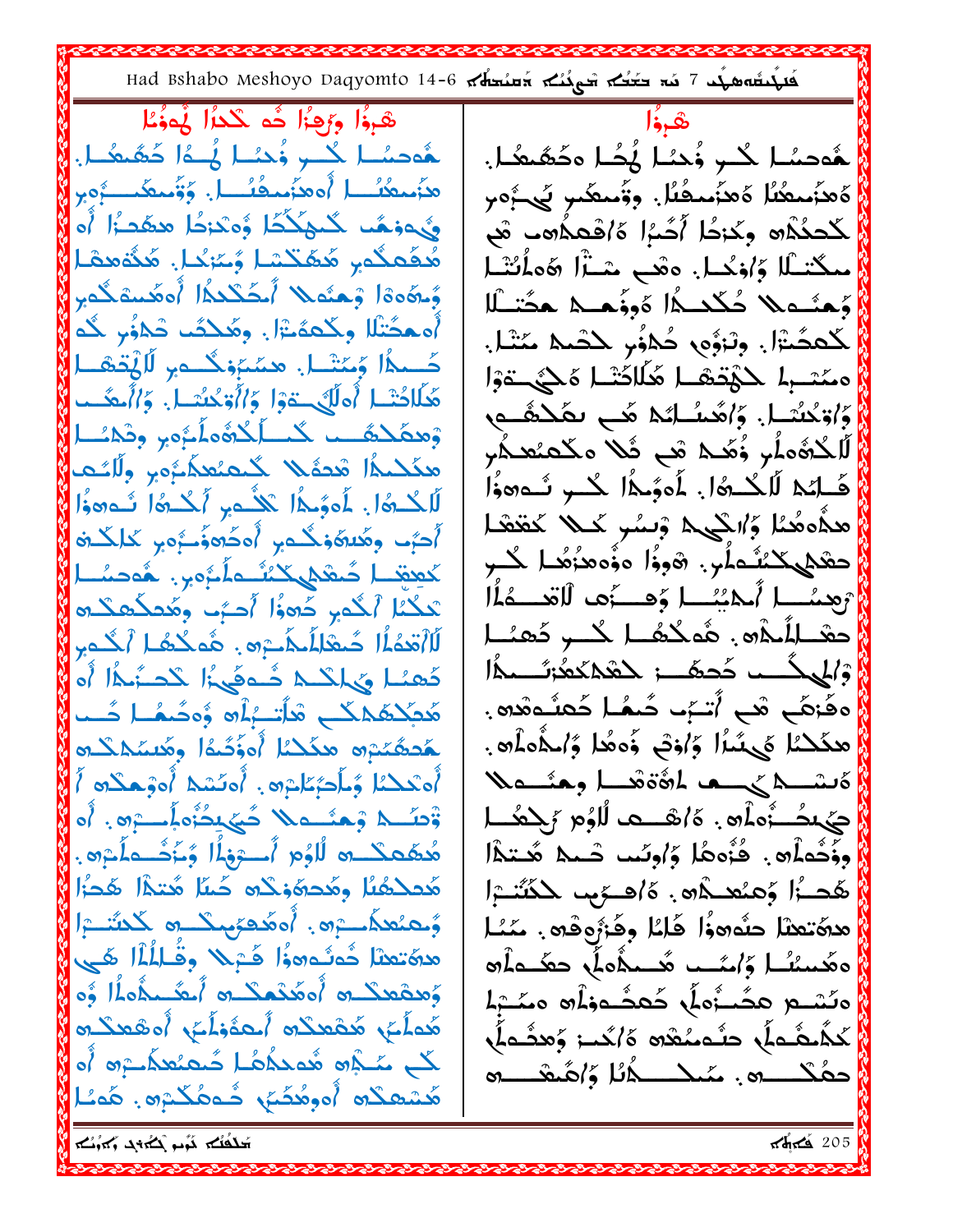Had Bshabo Meshoyo Daqyomto 14-6 ملتحله بمن المستمر بمن 7 مل المستمرض بن مع المستمركة وهُدْهَنْكُ وَ دُفُكُمْكُ مُبَرَّضُوبُهُ أَو لِلْعَفُمِلِكُمْ حَزَّثُمْلُرَّةً هَٰلَؤُرِ حَقَّىقُـمَلُ انْكْلِرْ مْكْكْتْمْ مْرْكْفْدْ مْكْكْفْتْ وْهِ مَعْشَيْرْهِ وَشَمْئًا هُمْا هُدِكْهِكُ هِ ، أَه سَّىلاُمَّىدُا قِزَهِـدْ‰. ەُوۈْيدە ھَرَىمُـل وؤُهِنَدِهِ أَوْهَبُهُمْ هُدَلَدُهِ كَدَهِ . هُنْعَ ذِرُه وَهيوهده ومعامل أبري حُسوا وتَهدوه بمكشأ ومككره كمعائل أوقدهكن مَعْصَـــْ;ہ مَسُـــا كَحْتَكْرِحُكَــــــــە ه مُسْد و أومشكد مكحنّذرحُحُمدو للصَّهاوُهِ . متصرُ إلى اللَّهُ عَصَر لَّاصَحْدَ مِنْ أُوصَعِعَكُمْ أَوْ هُوَجُحْدُكُمْ الْمَ أَنَّــم حـعنُعــدُ10 عَـمَعُـل أَوْقَــد أَنَّــم هُمعُنْدُه ضُعِنُعِدًا وَمِنْ أُوسُومًا هَزْدُه َكْتَسَــدًا وَعَصَّــوَٰٓءُاهِ ﴾ أَبِر وَكِـمُّــوَٰٓوَٰٓا أَبْدَيْكُ: وُبِعِثُوذُا : ثُبُو وِكُوءٌا ُدُمًّا أَوْهِنُعِيدٌ وَالْمُؤْمِنُ مِنْ وَوَوْاً وَيُخْلَصُوْاً وُحِمُعِكُمْ وَمِنْ أَوْحَدُهَا هُوَةَ الْمُسَلَّلَ أَو ةُالْمُأَرْهَٰــْـب نُــهْوَوْه حَصَّرْبِهُۚا لِ مُوهُنُـا كُرُمْ مِنْ مَلْحَرَةَ وَحَكْمَ صَحْبُكُمْ ﴾ أُوحَدَهُمْ ا وَهَا لِكُنْزَا وَيَسْلَاهِ وَلَلْوَجُدَا وَخُصُّوْوَة وه مكره تعلكهو للكنثا أوئشه للمأوجا هعَنْـا مِــَٰٓئِلًا. وهَٰـمْــد دُــف حزّوجْـا أُه شَعِيكُ مِعْ مِعْدًا شَهْرًا. أَو هُوَ هَكَ م أَهْجَمْ: كُنْ حَكْسًا مِلْيُها حَكَّاهُ مِّلْهَا حفُلًا تَحْتَبَا أُورِيْهِلْأَوْجَدِ حَكْسًا أَو وِصَّدًا. عَمَّعُلُا وَوَّبٍ أَخْذَا هِرَّجَدُاً لَهِ م لْمُكَا حُمْدُهَوْجُا تَبْعَدُا. أَوِعْدَهَا هَالْحَدْو أَمْ كُنْتُبْ دْنْفْشْـا رُّْـمُْتْـا. وُنَحَّدْفْعُبْ حًا أَكْفَهُا ذُمُّدَا أَعنَٰهَا وَدْمَا لِكُنْا لحَفِّيتُ هُ مُبْسُلٍ. هَلْكُمَتْ وَ هُدَتَ دْتْقْعْلْ وُهْؤْمْلْ دُهُبْعْلْ. وْمْحْمْعْبْ لْكُنْمْ مَتْلَا وُسِنُبْرُطْ. هُۊَهُصَد ٱتكلِّيْهِ سَكْتَ فَيْ َسْرَهِ أُوهَٰ مُسْاً. أَو حُدِهُ وَمُرَهِ هُنُـمٍ هَدـُّزُاْ مَـٰٓزِلُاْ كِكَكِعَتِيْلِ. كَدْوَوْمُكُمْ أَوْلَمْتُمْ أَوْمُنْسَىنَ أَوْكُمْسَتُوب كَافِرَى لِلْحُرْمَاءِ. كَمَعْدًا لَهُمْدَ لَعَدًّا مُعدِيكَكَ مِ مُسكَكَّ أَحْمَلُهَا مَنْ الْ كْمْحْقّْتْ أَنْ أُوقُعْ مِيكْنُو كْحَنّْزْهَا . هَكْتُلَا حْلِحْرًا وِوْسِعِدًا رْبِي هَجِرًا عَعْبًا أَوْعَمَعُا قَالَتْ: أُه هُــٰٓ; أَ كَأَــٰهُـا كَايَـٰتْـا وُه وَمِسْلًا هَ هِكُلُهُمْ شَنْرُهُ شَكْحُبُ هُمُ هُمُ مِنْهُ مِنْ وَسُعُلٍ حَيْثُم هُووُا أُوسُوطُ وُسْتَسْتَمْ أُو لْحَمْلُا وِفَتْهِيْ وَحِدْكُمِمَّا . مَوْهُلْ بِأَوْا هُزِكُمِكُمْ هُشَهْ أُوشُكْفُلُمْ هُعْمِيْنُمْ ِ هَجُمْنَا وَجْنَبَ نُوهِؤُا وَسَجَّنِفَ هِوَا هُي لْحُمْقَنَا وَاهَّتْهَا وِصُدْكُماً. أُوعُمَدا أُه وْسكِـدًا وِكَعُــا وِخَوْتَــا. عَەمُنُــا أَب هَٰجِئًـا لَمَـْـَـا وَٱٱتّْتَـا وُهِنُـهِوٰوَا وِتْـهَاهَا الْمَــْمَمْــ (مَاسَــْتِمْ مَاسَـدَة مَاهَـدِيةً) سكُنفُــا مُدأُوســدًا وُوكَعُــا وَخُوُيْــا. وهَٰداً اهْکَ اُنْبِ لِلطَّيْٰلِمُنَّالٍ وَّمِكْتَ أُوحَمَعُا جَرْهِ ﴾ مُمْا سَرْهُما وَحْمَا ﴾ مُمَارَ حبَّسُهُ مَالَمْكُرِهِ مَحْنَمْتَرِهِ الْمَنْسَفَةِ الْمَحْسَنَةِ لَكْتَفِيْتِيْهَا هُدَّهُا وُوَهُدَاْ مِدَّرْدُتِكُونَ

تحلُّمُتامَ مَرْءَ وَكُمُ مِنْ الْمَسْلَمَةِ مِنْ الْمَسْلَمَةِ مِنْ الْمَسْلَمَةِ مِنْ الْمَسْلَمَة

 $\frac{1}{206}$   $\frac{1}{206}$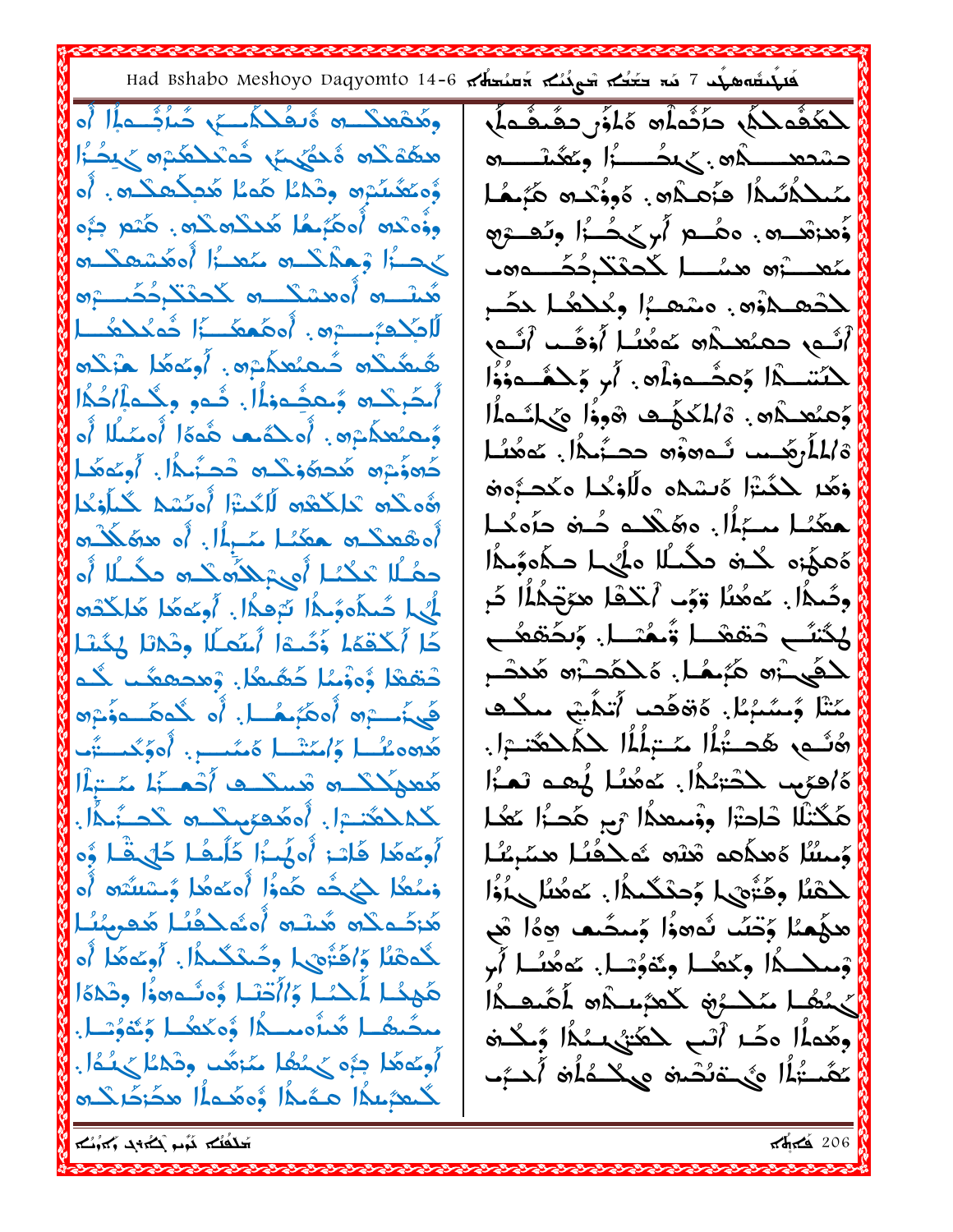Had Bshabo Meshoyo Daqyomto 14-6 ملحظته المستمرين من جمعه المستمركة

ماً مگمْر لصْفْد لمْصْفْ ابْنُهُ مِرْ مْكْ كَمَا هُدِدْهِدْهِ هَاسَدِدْهِ حَسَّا هُـتَمَّا تُمسُعُل: أُوعُمَعُل حُرلًا هزُوًّا هُرْهَكُلا هُو هَمَوُا أَو أَضَلُتْلَ أَو أَ هُدووهُا أَو أَ كَسْتَرَا وْهِجُمْرْوْهِ عِنْهِجُا أُوضِّكُهِ. أُوسُوَّمَا أَ لمُتلَّمُتا محَمَّنَ شَمْعُا حَمَّمَا أُوصَا تَعَكْتُا هُقَوُهَا مَعَرَّفَ لَكَةَأَمَلَوُّا وُهَمَّمْهُمْ وُومَحْكُمُا وَمَحْكَمَا مْمَا أَتَّبْلَمَا وَحِدْخُرْحُصًا حٌتمْا. أُوهُداًا أُوهُمُنا. أُورؤُلا أَحَدُو لْعَمِيْلُ وَإِيضَا أَوْجَعَكُمْ هَٰاهُوجُنَا. أَيْحُوبِ هَودا نُـوهوُا هوَّجِسًا أَوَأَكْتَهُا وُلَحَيَّنَا معَرِمُسًا بِمَا كَحْلاً أُوشَى!. أَو حَمْدُ حَدِيَٰا وَا دْقْعْدَا لْمِتْهَا دُومُوْهُمَا أُوهُرُجُمَا أُو تَدَاوُا وُحْقِهِشُمَاْا هُنْدُهِعُنَيْا. وَهُمْمَا حَدٌ وَكَرِ مَعْنُوا وَعَنْعَظَمَ وَمِنْ ؤْسِعْتَالِ. أُوضَّلُوُّْو شُورُوْا وُوطَّكْتَكْشَرُوپر وُهِ يُسَالُ أُوهِكُمْا وْهِجُكْهُمْكُورِي كِبِكْمَا لْمُعِدِّكْتُ وَأَمُّوي. أَو جُرْتُكُمْ لَأَسْمَت ِكْمَعُمْدُهِ أَسْرُهِ بِ كَمَمَّسًا. كَنْفَدُّسَا مَحْمِيرُتُمْا يَهْدَمُتْ الْمَنْامِيرُ الْمَنْامِيرَ مَنْ سعُعْدًا وَهُزْسِمُّسًا. أُوَدُّوَّرُوْكَ أَوْ فَيْ نِـــزُوبِرِ اوهَّزُمِــَــا أُواُوهَـــزُوبِر أَو هسَّعسُل لِأَو هُبِّ للطُّلَام أَخْتمُكُلِّ. لْحَيَّىٰذَا وفُعَدْدَا لَمْعَفَكُمْ أُملُسْنُب هَٰزِمِمُنَا لَٰآوَٰٓئِل ۖ دُمُّوهَا وَمُمَّنَا أَه لْمَرْمُسًا لَلْفَصَّيَٰا حَدُّة هُــا أُومِمُعَمَّدَـا مشلطَسًا. گەھَدىمَوْمو وَالمْوْم مَكْسًا حَكَفَتَــا لُــةَا هَــْبِا لِمَــٰهَـٰمَـٰاً هُهُمَـٰا وهَكْمُمَنَّا وِحُدَّنَّنَا كَمَلَادُ وَأَرْوِي.

وَّادِهُم حَصْبِهِ هُتِمْ الْمُمُعُلِ عَوْمُلُ هُمماً هُّنُّنَٰٓا أَوُّىعا هُو هَٰحَـٰٓا وَثَمُّتْا ولَمَحْدًا وَمُحْشَرًا وَاحْزَاه هنُعْجَاً وَعَشَاً. كَمُعَلَّا شَيْئًا مُتَجَابًا أَبْعَدُكُوا مُتَحَمَّدُوا ْ هَرُسُلُ هَـمَـهُ كَـكْتَـلُ هُـّهُوُـهَـلُ هَـهُرِؤُب لَّالمُوْۤا وَحمَّىسےْ۞ وهُكصُّا وهُكْصَا وَهِـــزَم، لِمَعْزِنُكِـــمِلْمِ هُــــمِ أَتــــرَب حثَكْرِحُحْا حُتمْا. هُماًا معُهُلًا. هَرْفَلا دُنْ هَىلا أَمَّىئْا ەَحكْتُدا مەَدْئىلا. خْر الْمَصَّلا نُوهزُا هِجْبِمُا وَرُهِمُكُمْ وُٱحْدُارُا همَّرْحَتِّ حُثَّماً مأَنْقَفْ الْعَلَى مَحْتَم تَحِيَٰزُا وِحْقَعْا يُخْا حَمُّلًا عَمْدًا هَبَسُلًا هكَاوُا ومَنْزَهااْ هُووِمُوْل. ولِمُعْدَا حَدَثَكَمْ وِكْمَــّْزُا وَعِنْعَـــدُو تَنِمّـــع ِ. وَصُــدُوْ أَ نُـــدَهوْا وِنُـــمنُعُـدٍ نَـــزهَالٍ. هَــدُــــلا مُقدُهَـــا تيـــبُوما كَعنَكِنَـــولُر. ەئتىـدَا ـمخَتـثــا لــفقـمـدُه لـرا بكــدَو ِ. هَ كِتَكُفْ أَوْمُ الْمَعْجَدِّ مَثَلَ لَهُ قَارَ الْمَرْسَلَ. هُكْشَلْلًا هُمْهُهُا تَحْفُدُهُ هَفَ. هُحَمَّ فَيْ مَنْ هَدُهُا هُوهُو هِمُعْمُدًا تَـزَوُّهِ مْتَـــح حَدُدْهْـــــح حُتمُـــدًا. مكّمِتُــا هُدهِ وَسْتِئْلَا نْبِمُدْهَا وَلَكَتَيْهِمْهُمْ الْمُسْتَدَمَّةِ .متَوْعِنْسِـــِـمُكُلْ نَـــــــوْمِــه وَيَحِكْــــــم. مَحْشَةَهُدًا هَمُتْرًا هَمْدَجْتْرًا بِمُكَسَبٍ. هَكْشَـالْمَامُرِ وِلَمْوَلْبِ بِـهُصْـا هِكَتْخُــْـْ إ لْمُشْـا هَمْـــَمْتَرْ الْحَكْشُــْمِلْرِ تَــاؤُهِ أَهْ لِحَكْلَاثُــــه أَبِ تَـمـــــاة أُوتَنُـــه لا .

حَدُهُمْ مِرْحَمْكُمْ بِمَهْمَ بِمَثْلَهُمْ

 $\pi$ ar $\leq$  207